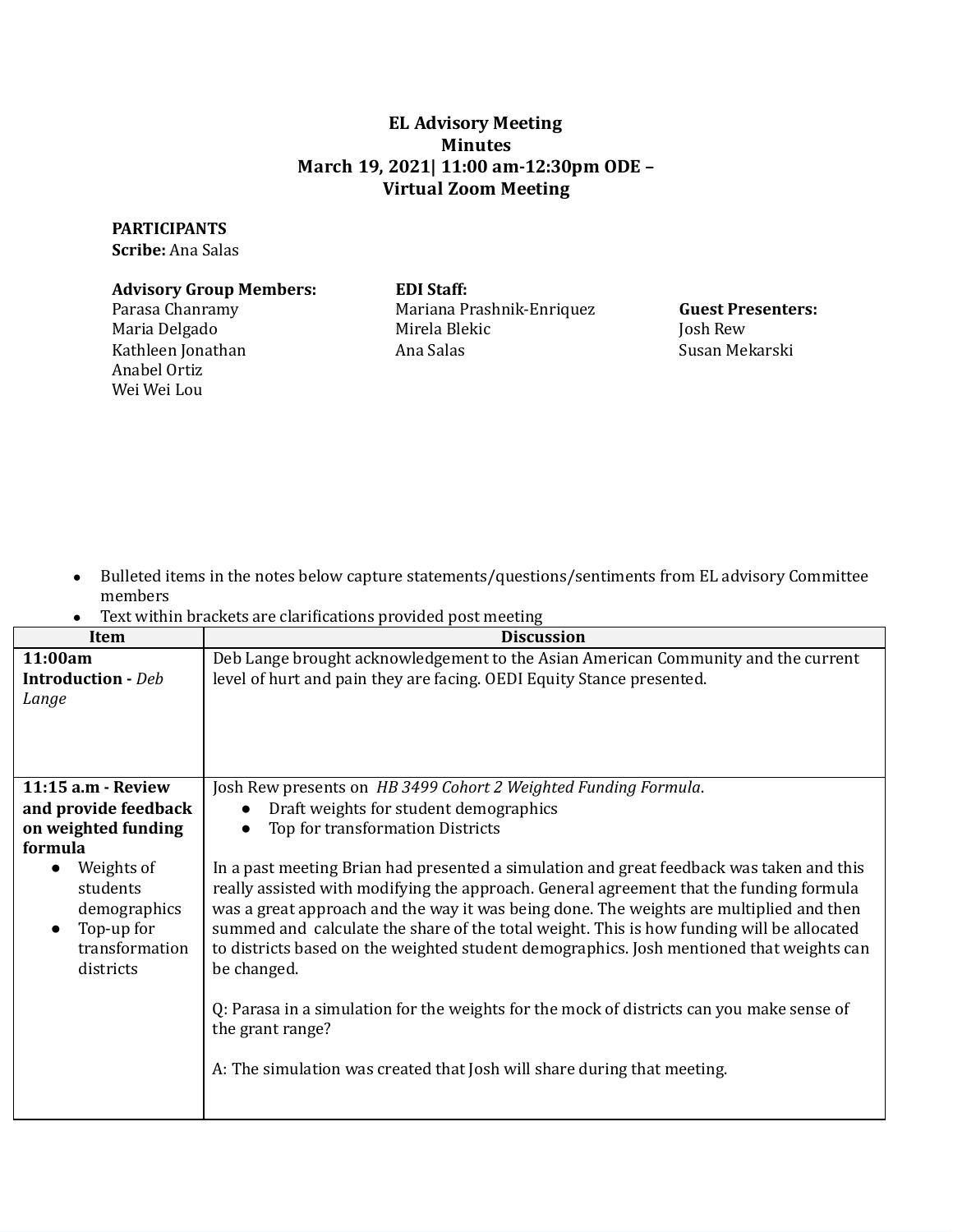|                                                                                                                                                                                | Wei Wei mentioned that she does support the HB 3499 Funding distribution model<br>example. The concern is that the per current EL value has a big gap.                                                                                                                                                                                                                                                                                                                                                            |
|--------------------------------------------------------------------------------------------------------------------------------------------------------------------------------|-------------------------------------------------------------------------------------------------------------------------------------------------------------------------------------------------------------------------------------------------------------------------------------------------------------------------------------------------------------------------------------------------------------------------------------------------------------------------------------------------------------------|
|                                                                                                                                                                                | Q: Wei Wei also requested that she would like to know more about the ceiling and the base.<br>Josh Rew will follow up with Wei Wei questions.                                                                                                                                                                                                                                                                                                                                                                     |
|                                                                                                                                                                                | Q: Parasa requestest timeline for advising?                                                                                                                                                                                                                                                                                                                                                                                                                                                                       |
|                                                                                                                                                                                | A: We have identified who our cohort 2 districts are. We will not be funding until after July<br>1. There is some time until they are ready to fund. Hoping that the plan will be cilitified and<br>ready to fund around June 30.                                                                                                                                                                                                                                                                                 |
|                                                                                                                                                                                | Q: Anabel should the recent arriver .5 be higher? Is this an appropriate point for the<br>indicator?                                                                                                                                                                                                                                                                                                                                                                                                              |
|                                                                                                                                                                                | Increase the weights for new arrivals to 1.0. Deb requests that Josh and others have<br>$\bullet$<br>further discussion and adjust or increase weights where needed.<br>Anabel shares increase migrant and homeless .25 and increase it to .5<br>CEL Students with disabilities would like to see that go up from .75 to 1.0<br>WeiWei would like to request to see that need factors (Add a new column that<br>identifies students that are engaged with all needs indicators listed in this funding<br>formula) |
|                                                                                                                                                                                | Q: Paulina will you update if the emergent bilingual is having a disability and if there are<br>any changes in that?                                                                                                                                                                                                                                                                                                                                                                                              |
|                                                                                                                                                                                | A: Josh that data is shown at the end of the school year. This is just an estimation of what is<br>generalizable for the four years of cohort 2. But this can be changed if there is a sizable<br>change. Monitoring students are excluded from this.                                                                                                                                                                                                                                                             |
|                                                                                                                                                                                | Q: Maria: If you have excluded the students under monitoring, then where would they<br>receive support other than from teachers, if there aren't any funds for them? What would<br>monitoring look like then?                                                                                                                                                                                                                                                                                                     |
|                                                                                                                                                                                | A: Districts are still required to engage in monitoring processes per Title III.                                                                                                                                                                                                                                                                                                                                                                                                                                  |
| $11:45$ a.m -<br><b>Framework for</b><br><b>Cohort 2 TA and</b><br><b>Strategic Planning</b><br><b>Adapted ORIS</b><br>CNA process<br>that builds off<br>the<br>transformation | Mariana shares the Adapted Oregon Integrated System Supports MTSS Framework (domains<br>and indicators).                                                                                                                                                                                                                                                                                                                                                                                                          |
|                                                                                                                                                                                | ORIS (Oregon Integrated Systems Framework)<br>Cohort 2 TA and strategic planning                                                                                                                                                                                                                                                                                                                                                                                                                                  |
|                                                                                                                                                                                | WeiWei requested that the language be changed where it says "ODE will" and change it to<br>"Districts and the community". Mariana agrees that this needs to be in partnership. OAR's<br>can be changed.                                                                                                                                                                                                                                                                                                           |
| work districts<br>are already                                                                                                                                                  | Q: Paulina "EL community" who is going to be involved in reaching out?                                                                                                                                                                                                                                                                                                                                                                                                                                            |
| engaged in                                                                                                                                                                     | A: Who that community is, is up to each district. We can create strategic guidance for<br>districts. The SSA process also has these.                                                                                                                                                                                                                                                                                                                                                                              |
|                                                                                                                                                                                | Parasa is requesting to reach out to the OEDI policy rules so if we need to change a rule this<br>can be done.                                                                                                                                                                                                                                                                                                                                                                                                    |
|                                                                                                                                                                                | Deb shared this question to the advisory group "If you have excluded the students under<br>monitoring, then where would they receive support other than from teachers, if there<br>aren't any funds for them? What would monitoring look like then?"                                                                                                                                                                                                                                                              |